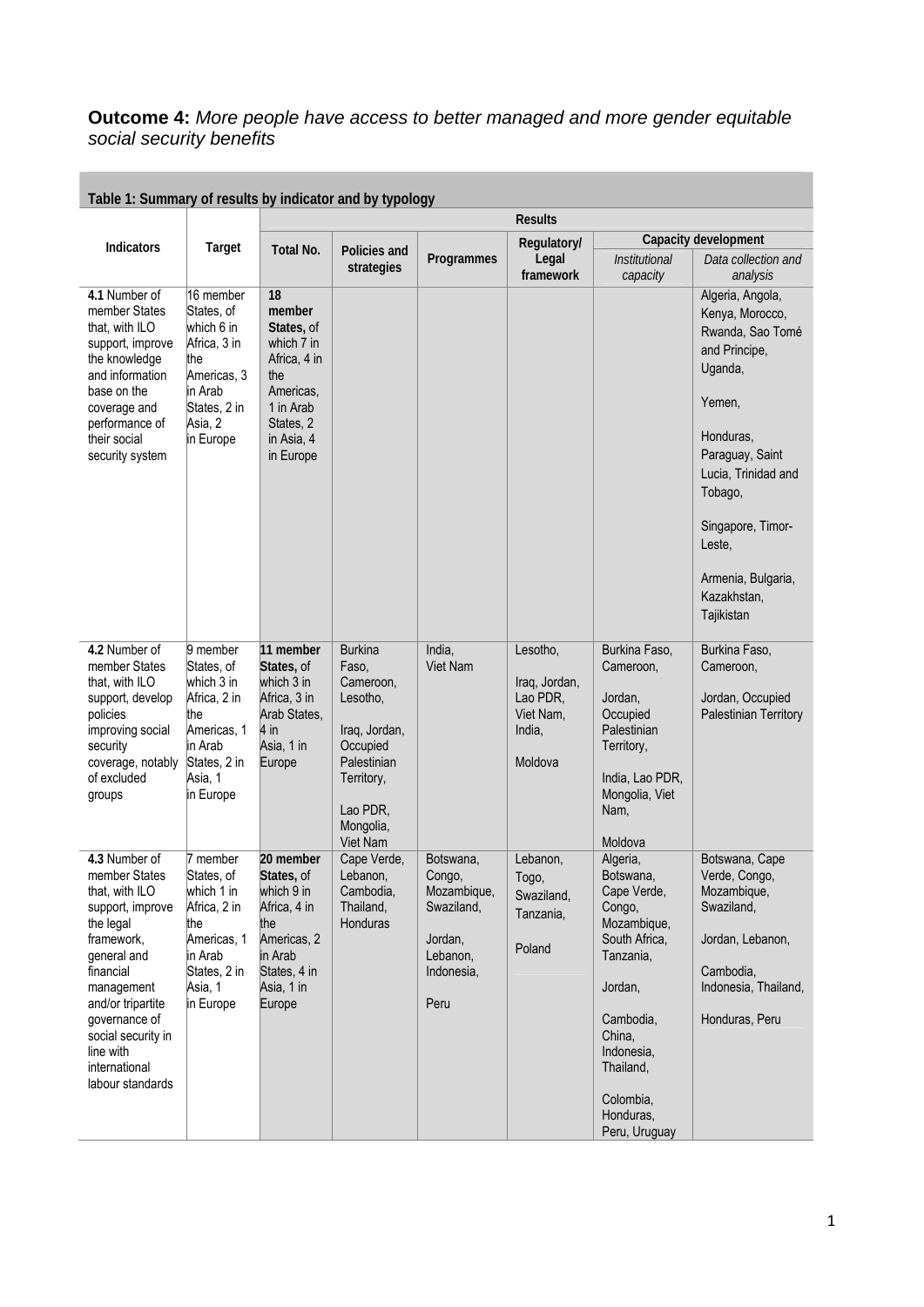| Country                       | ILO contribution (outputs delivered by the<br>Office)                                                                                                                                                                                                                                                                                                                                                                                                                                                                                                                                                                                                                                                                                                                                                                                                                                                                                                                                                                                                                                                                                                                                                                                                                                                        | Results (action taken by the country)                                                                                                                                                                                                                                                                                                                                                                                                                                                                                                                                                                                                                                                                                                                                                                                                                                                                                                                                                                                                                                                                                                                                                                                                                                     | Gender-<br>specific |
|-------------------------------|--------------------------------------------------------------------------------------------------------------------------------------------------------------------------------------------------------------------------------------------------------------------------------------------------------------------------------------------------------------------------------------------------------------------------------------------------------------------------------------------------------------------------------------------------------------------------------------------------------------------------------------------------------------------------------------------------------------------------------------------------------------------------------------------------------------------------------------------------------------------------------------------------------------------------------------------------------------------------------------------------------------------------------------------------------------------------------------------------------------------------------------------------------------------------------------------------------------------------------------------------------------------------------------------------------------|---------------------------------------------------------------------------------------------------------------------------------------------------------------------------------------------------------------------------------------------------------------------------------------------------------------------------------------------------------------------------------------------------------------------------------------------------------------------------------------------------------------------------------------------------------------------------------------------------------------------------------------------------------------------------------------------------------------------------------------------------------------------------------------------------------------------------------------------------------------------------------------------------------------------------------------------------------------------------------------------------------------------------------------------------------------------------------------------------------------------------------------------------------------------------------------------------------------------------------------------------------------------------|---------------------|
| Jordan                        | Assistance for a package of social security reforms<br>provided in the form of:<br>· legal assessment of the Temporary Social<br>Security Law No. 7 of 2010 in the light of<br>international social security standards and good<br>social security practice;<br>• administration study, which assesses the present<br>administration of the<br>SSC<br>and<br>makes<br>recommendations<br>for<br>improvements<br>and<br>adaptations, necessary for implementing social<br>security coverage for employees of small<br>enterprises;<br>· report on the implementation of the new<br>unemployment and maternity benefit schemes;<br>· feasibility studies on the extension of social<br>security to cover health insurance benefits, and<br>voluntary second-tier pension scheme;<br>• assessment of the proposed maternity cash<br>benefits scheme and unemployment cash benefits<br>scheme :<br>• 7th actuarial review of the Social Security<br>Corporation (SSC) conducted to ascertain the<br>financial sustainability of the SSC and to build<br>national capacity on actuarial techniques.                                                                                                                                                                                                               | A new Social Security Law adopted by Parliament in<br>December 2013 to extend social security coverage to<br>new social security benefits and to those previously<br>excluded from social security. The social security law<br>extends coverage gradually to persons employed in<br>enterprises comprising less than 5 employees, thus<br>in effect extending coverage to all employees. It also<br>extends coverage to certain groups of Jordanians so<br>far excluded (i.e., Taxi drivers and housewives).<br>Findings and recommendations by the Office in the<br>studies contributed towards the development of the<br>new Social Security Law.                                                                                                                                                                                                                                                                                                                                                                                                                                                                                                                                                                                                                       |                     |
| Viet Nam                      | $\bullet$ The<br>ILO.<br>provided<br>technical<br>support<br>on<br>international labour standards to the Ministry of<br>Labour, Invalidity and Social Affairs (MOLISA) and<br>the National Assembly during the process of<br>development of the Employment Promotion Law.<br>The ILO, with support of the ILO/Japan project,<br>conducted the 18-month review and evaluation of<br>implementation of the unemployment<br>the<br>insurance (UI) scheme in December 2011. The<br>report identifies challenges and proposes 14<br>concrete solutions to improve the UI scheme<br>coverage and services. In parallel, the ILO shared<br>experiences on measures aimed at providing<br>unemployment protection to informal economy<br>including<br>through<br>public<br>workers,<br>work<br>programmes.<br>• Facilitated consultation among Viet Nam General<br>Confederation of Labour (VGCL) and the Viet<br>Nam Chamber of Commerce and Industry (VCCI)<br>for the preparation of a common position on the<br>draft Employment Promotion Law.<br>• Provided technical support and capacity building<br>services during the process of revision of the UI<br>laws, decrees and circulars; and prepared official<br>technical comments to the draft Employment<br>Promotion Law which now includes a UI chapter. | The Employment Promotion Law was adopted in<br>November 2013. The UI chapter of the law takes into<br>account the ILO's recommendation for the expansion<br>of coverage to Small and Medium Enterprise (SME)<br>workers, and short-term and seasonal workers. It<br>reflects, among other aspects, ILO's<br>recommendation to extend unemployment insurance<br>coverage to all enterprises with at least one<br>employee, and all employees with at least 3 months<br>contract (currently, the UI law covers enterprises with<br>at least 10 employees with contract of at least 12<br>months). Among the other Regulations<br>adopted/amended which take into account ILO<br>recommendations are: the New Decree On Penalties<br>For Administrative Violations Against Regulations On<br>Labor, Social Insurance, And Overseas Manpower<br>Supply (Decree 95/2013/NĐ-CP on August 22nd<br>2013) was adopted by the Government in 2013; and<br>the Decree No. 100/2012/ND-CP and its guiding<br>Circular 32 No. 04/2013/TT-BLDTBXH were<br>amended respectively on 21 November 2012 and 1<br>March 2013. These amendments aim at easing the<br>UI claims procedures which is expected to result in<br>an increase in the number of beneficiaries among<br>those eligible. |                     |
| <b>Burkina</b><br><i>Faso</i> | Following on from support provided in the previous<br>the Office through a European<br>biennium,<br>Commission financed technical cooperation project<br>· Prepared a social protection expenditure and<br>performance review (SPER) and a costing of<br>elements of a social protection floor which<br>provided inputs to the National Social Protection                                                                                                                                                                                                                                                                                                                                                                                                                                                                                                                                                                                                                                                                                                                                                                                                                                                                                                                                                    | The Government drafted a National Social Protection<br>Policy (NSPP) which was adopted by the President<br>(Decree No. 2012-1060/PRES/PM/MEF of 31<br>December 2012). The policy focuses on the<br>coverage of so far excluded groups and aims to<br>extend social protection coverage to all following the                                                                                                                                                                                                                                                                                                                                                                                                                                                                                                                                                                                                                                                                                                                                                                                                                                                                                                                                                               |                     |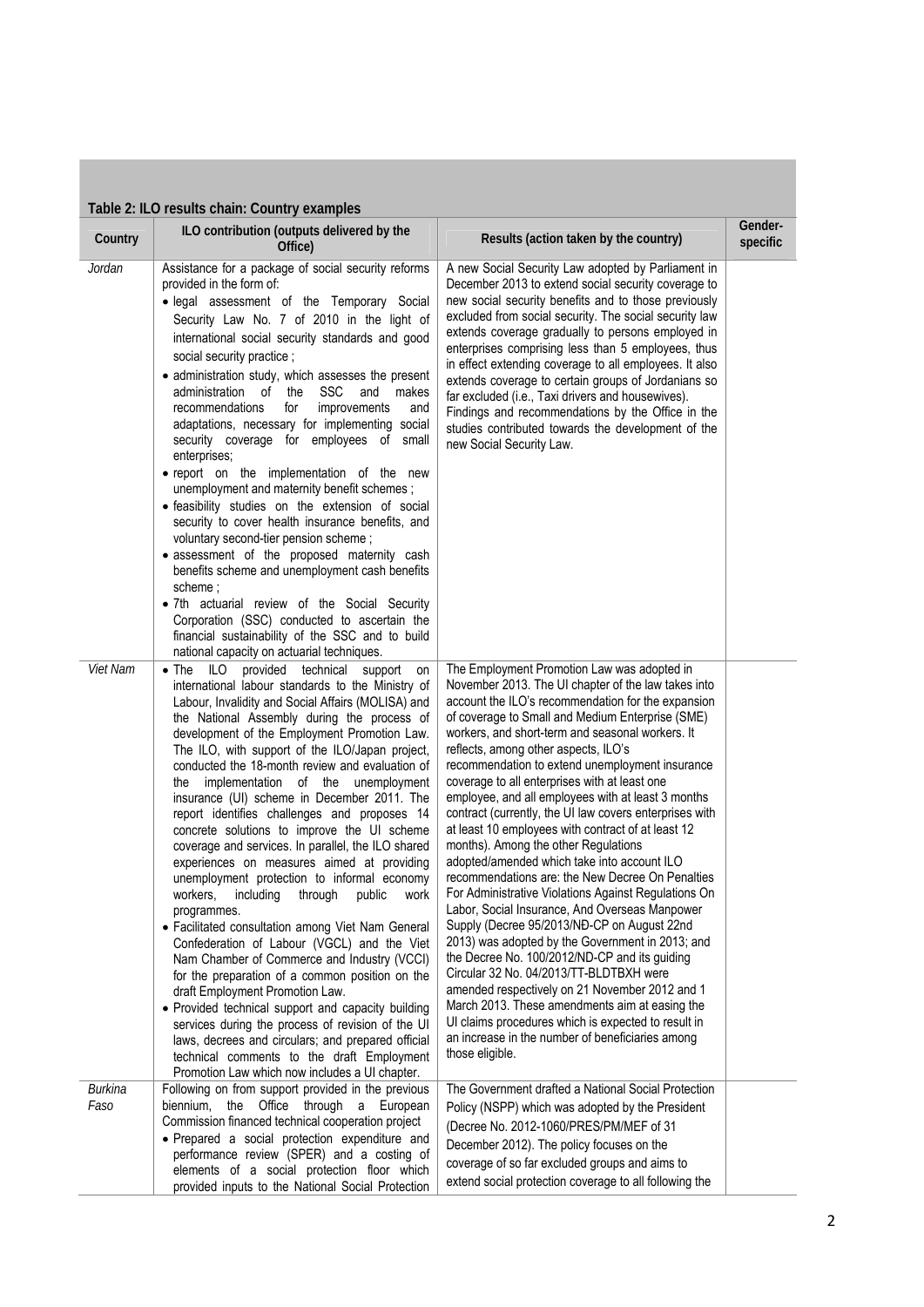| (NSPP). These inputs specifically<br>Policy<br>contributed to the development of the Programme<br>related to the Promotion of jobs and access to a<br>basic income for every Burkinabé and to the<br>Programme related to the improvement and<br>extension of coverage of formal and informal<br>economy workers;<br>• prepared in collaboration with a national tripartite<br>working group an action plan for the extension of<br>social protection and promotion of employment;<br>• Raised awareness on social security issues<br>among the stakeholders and trained the<br>stakeholders on the tools which were used to<br>develop the SPER and do an assessment of the<br>social protection situation in the country. | findings of the SPER and the costing study and as<br>quided by the ILO Recommendation No. 202. The<br>NSPP includes a programme for improving and<br>extending coverage to formal and informal economy<br>workers. |  |
|-----------------------------------------------------------------------------------------------------------------------------------------------------------------------------------------------------------------------------------------------------------------------------------------------------------------------------------------------------------------------------------------------------------------------------------------------------------------------------------------------------------------------------------------------------------------------------------------------------------------------------------------------------------------------------------------------------------------------------|--------------------------------------------------------------------------------------------------------------------------------------------------------------------------------------------------------------------|--|
|-----------------------------------------------------------------------------------------------------------------------------------------------------------------------------------------------------------------------------------------------------------------------------------------------------------------------------------------------------------------------------------------------------------------------------------------------------------------------------------------------------------------------------------------------------------------------------------------------------------------------------------------------------------------------------------------------------------------------------|--------------------------------------------------------------------------------------------------------------------------------------------------------------------------------------------------------------------|--|

## **Lessons learned**

The ILO played a central role in leading the UN Social Protection Floor Initiative since 2009 which led to the adoption of Recommendation No.202 in June 2012, a set of internationally agreed benchmarks regarding setting national priorities in social protection policies and determining principles for its implementation. While the global crisis focused the world's attention to the dire need to strengthen basic social protection, the development and implementation of national social protection strategies and policies require a conducive political economy through social dialogue involving all stakeholders. Commitments for adequate social protection policies at national and global levels require continuance of intensive efforts providing evidence of successful policies in terms of design, implementation and impact based on experience of member States. ILO advisory services should use all the synergies from the ILO's broad mandate and should rethink the roles of coordinated and coherent economic, employment and social protection policies in optimizing national choices that will bring lasting effects. The Office is best placed to perform the advisory role with respect to policy formulations, technical assessments and consultations but it has to broaden its knowledge base regarding designs, implementation modalities and impact evidence of very differentiated social protection policies. It is reviewing partnerships modalities with key actors in social protection, including the role of the Social Protection Interagency Cooperation Board (SPIAC-B) as a solid platform to coordinate international efforts in this sense. The role of the Office in leading and managing the advisory processes is essential to ensure the commitment and active involvement of other UN agencies.

| Table 3: Summary of most significant outputs by typology       |                                                                                                                                                                                                                                                                                                                                                                                                                                                                                                                                                                                                                                                                                                                                                                                                                                                                                                                                                                                                                                                                                                                                                                                                                                                                                                                                                                                                                                                                                                                                                                                                                                                                                                                                                                                                                                                                                                                                                                                                                                                                                                                                                                                                                                                                                                                                                                                                                                                                                                                                                                                                                                                                                                                                      |  |
|----------------------------------------------------------------|--------------------------------------------------------------------------------------------------------------------------------------------------------------------------------------------------------------------------------------------------------------------------------------------------------------------------------------------------------------------------------------------------------------------------------------------------------------------------------------------------------------------------------------------------------------------------------------------------------------------------------------------------------------------------------------------------------------------------------------------------------------------------------------------------------------------------------------------------------------------------------------------------------------------------------------------------------------------------------------------------------------------------------------------------------------------------------------------------------------------------------------------------------------------------------------------------------------------------------------------------------------------------------------------------------------------------------------------------------------------------------------------------------------------------------------------------------------------------------------------------------------------------------------------------------------------------------------------------------------------------------------------------------------------------------------------------------------------------------------------------------------------------------------------------------------------------------------------------------------------------------------------------------------------------------------------------------------------------------------------------------------------------------------------------------------------------------------------------------------------------------------------------------------------------------------------------------------------------------------------------------------------------------------------------------------------------------------------------------------------------------------------------------------------------------------------------------------------------------------------------------------------------------------------------------------------------------------------------------------------------------------------------------------------------------------------------------------------------------------|--|
| Knowledge generation<br>and dissemination<br>Policy advice and | • Second edition of the flagship ILO World Social Security Report presenting an up-to-date picture of social<br>security coverage and coverage gaps, focusing on the two opposite trends dominating the scene. On the<br>one hand, the trend of expansion of social security in many middle and low income countries aimed at<br>strengthening rights-based and universal floors of social protection as parts of comprehensive social<br>security systems. On the other hand, the trend of contraction measures resulting from austerity policies<br>and associated cuts in expenditure It will serve to support informed decision-making towards social<br>security extension in member States.<br>• Social security Inquiry database expanded to include data on expenditure for at least 5 categories of<br>benefits identified in Convention No. 102 and related analytical indicators for a further 18 countries. The<br>database now covers over 85 countries providing a unique source of internationally comparable data on<br>social security data around the world and support for policy development and actuarial and financial<br>advisory services. It also provides a clear methodology on how to classify and collect social protection<br>data with as a result a set of relevant social protection and coverage indicators.<br>• Contribution of the Office to the inter-agency working group in the area of social protection statistics and<br>in particular mapping of international social security statistics with a view to providing guidance to<br>member States in meeting requirements of ILO Recommendation No.202. Following this collaboration a<br>permanent social protection statistics and indicators inter-agency working group was created in March<br>2013 to guide member States for the production of national social security data, statistics and indicators.<br>• Over 53 publications on social security published (of which 37 were technical cooperation reports<br>providing advisory actuarial, policy and/or legal support to member States).<br>• 8 country studies on pension reform, Pension Reform in Central and Eastern Europe in times of crisis,<br>austerity and beyond published in English and in Serbian, Croatian and Romanian presenting possible<br>solutions to the common challenges which the Central and Eastern European (CEE) countries are facing<br>in common in the short- and long-term in terms of pensions and social security.<br>• A set of indicators capturing multiple dimensions of effective access to health care through social health<br>protection based on a country framework of vulnerability developed which are used to set benchmarks. |  |
| technical services                                             | • Advisory services on the design, administration, management and governance of social security schemes<br>provided to over 30 member States, with direct beneficiaries totalling more than 126 Institutions among<br>employers' organizations, workers' organizations and government entities.                                                                                                                                                                                                                                                                                                                                                                                                                                                                                                                                                                                                                                                                                                                                                                                                                                                                                                                                                                                                                                                                                                                                                                                                                                                                                                                                                                                                                                                                                                                                                                                                                                                                                                                                                                                                                                                                                                                                                                                                                                                                                                                                                                                                                                                                                                                                                                                                                                      |  |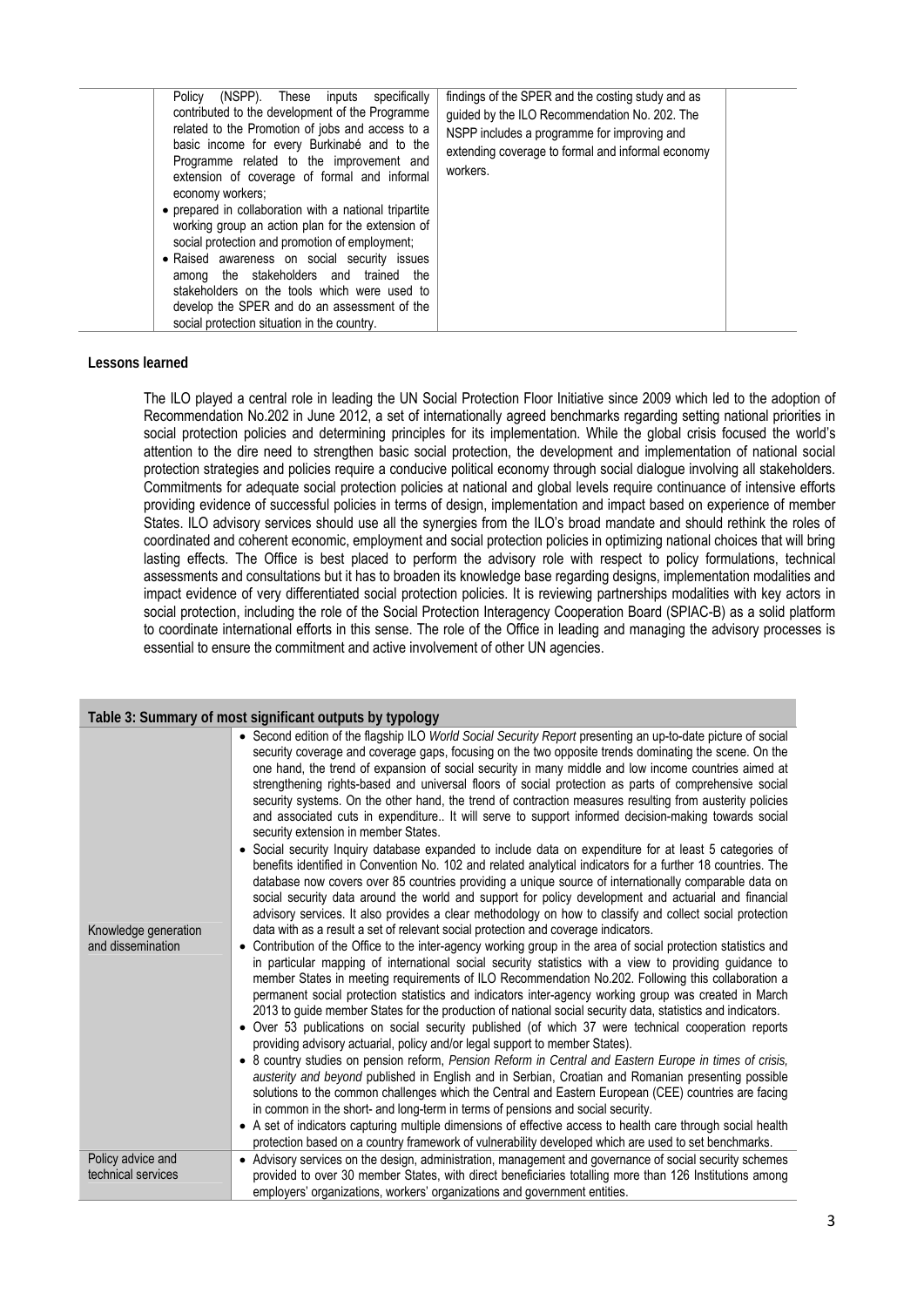|                                 | • Assessment Based National Dialogue processes carried out for the development of national social<br>protection extension strategies through preliminary diagnostic studies and cost estimates and facilitation<br>of social dialogue in 12 member States resulting in the development of national strategies and or for the<br>implementation of elements of social protection floors.                                                                                                                                                                                                                         |
|---------------------------------|-----------------------------------------------------------------------------------------------------------------------------------------------------------------------------------------------------------------------------------------------------------------------------------------------------------------------------------------------------------------------------------------------------------------------------------------------------------------------------------------------------------------------------------------------------------------------------------------------------------------|
|                                 | . Policy advisory services provided towards development of: the framework for the introduction of new<br>social security schemes for private sector workers in 2 member States; and adoption by social partners of<br>National Action Plans towards integrated employment and social protection policies in 3 member States.<br>• Specialized actuarial advisory services in the form of actuarial valuations delivered to social security                                                                                                                                                                      |
|                                 | schemes in 10 member States.<br>• Legal advisory services provided leading to the: ratification by 2 member States of the Social Security<br>(Minimum Standards) Convention, 1952 (No. 102); assessment of compatibility of national legislation with                                                                                                                                                                                                                                                                                                                                                           |
|                                 | Convention No. 102 to 3 member States; for drafting of legal instruments in member States.<br>• Advisory services on social protection reforms in the context of the euro-zone crisis provided to Cyprus as<br>required by the memorandum between the Government of Cyprus and the EC/ECB/IMF troika leading to<br>policy paper on social protection reform providing considerations to improve the sustainability of social<br>security, including through the establishment of a financial governance mechanism and performance<br>monitoring tools.                                                          |
|                                 | . Policy inputs provided to the ILO/OECD Task Force on Employment "Addressing employment, labour<br>market and social protection challenges in G20 countries: Key measures since 2010" (July 2013); to the<br>Ministerial meeting of the G-20 on jobs and growth (September 2013); to the UN System Task Team on<br>the post 2015 UN Development Agenda on Social protection: A development priority in the post-2015 UN<br>development agenda.                                                                                                                                                                 |
| Capacity building               | • Two-week trainings on governance and financing, reforms and extension of social protection systems in<br>English and French delivered through the Academy on Social Security in collaboration with ITC Turin to<br>174 participants (of which 35 per cent were women; 12 were from employers' organizations and 8 were<br>from workers organizations) from 35 member States.                                                                                                                                                                                                                                  |
|                                 | • Training on assessing the feasibility, cost and impact of national social protection floors delivered to 52<br>participants (of which 40 per cent were women; 6 were from employers' organizations and 2 were from<br>workers organizations) from 15 member States in collaboration with ITC Turin; and on strategies to<br>implement social protection floors in Latin America delivered to 26 participants (of which 31 per cent were<br>women and 3 were from workers' organizations), from 8 member states.                                                                                               |
|                                 | • University Programmes for the "Ecole supérieure de la sécurité sociale" in Algeria and plan for operation<br>of the institution developed in collaboration with the government of Algeria which will service regional<br>demands for academic degree programme in social protection.                                                                                                                                                                                                                                                                                                                          |
|                                 | • Academic courses on social protection delivered within the context of the Masters in Actuarial Sciences of<br>the University of Lausanne (Switzerland);, the Social Policy Financing and Social Policy Design and<br>Public Policy and Human Development Master Programme specializations at Maastricht University<br>(Maastricht Graduate School of Governance, Netherlands), and the Masters in Social Protection<br>Financing Programme (M.Sc. SPF) at the University of Mauritius (UoM).                                                                                                                  |
|                                 | • Training on governance of social security schemes delivered to around 350 national social security<br>scheme board members and members of related bodies which are key decision-makers in the design,<br>implementation, legislation and supervision of social protection schemes from 50 member States through<br>the international Turin centre.                                                                                                                                                                                                                                                            |
|                                 | · Training module for workers on the social protection floor (Módulo de formación sindical: Piso de<br>Protección Social (2012)) developed and used by Workers' groups in various training activities in Latin<br>America.                                                                                                                                                                                                                                                                                                                                                                                      |
| Policy dialogue and<br>advocacy | . Consultative process over various biennia leading to the adoption of the Social Protection Floors<br>Recommendation, 2012 (No. 202) directed and managed, based on the existing social security coverage<br>gaps affecting 80 percent of the world's population, the need to provide progressively universal coverage<br>of basic social security guarantees with nationally defined levels and the gaps in international normative<br>guidance. Recommendation No. 202 will guide the support that the Office will provide to member States<br>for the development of comprehensive social security schemes. |
|                                 | . Co-managing the consultative process leading to the adoption of the Resolution and conclusions<br>concerning employment and social protection in the new demographic context adopted in 2013, based on<br>empirical demographic evidence of the acceleration of population ageing, their social protection needs<br>and its implications on social protection systems. The Conclusions will form the basis for future work of<br>the Office in the area of demographic change and its implications for the world of work.                                                                                     |
|                                 | • Tripartite meeting held in Lima (August 2013) on The role of Social Protection Floors in comprehensive<br>social security systems in Latin America and the Caribbean ("El rol de los Pisos de Protección Social en<br>los sistemas integrales de seguridad social en América Latina y el Caribe") resulting in an interagency<br>(UNDP, UN Women, UNESCO, UNFPA, UNICEF, ECLAC, Pan American Health Organization)<br>consensus for joint activities in the region to support member States in their efforts to extend social<br>security.                                                                     |
|                                 | • Contributions by the ILO to the policy debates of WHO on social determinants of Health and in the<br>context of the global partnership providing for Health as well as the Global Health Workforce Alliance.<br>• Advocacy by the Office leading to global commitments on the implementation of social protection floor<br>included in High-level Ministerial Declarations such as ECOSOC Ministerial Declaration of the 2012 high-                                                                                                                                                                           |